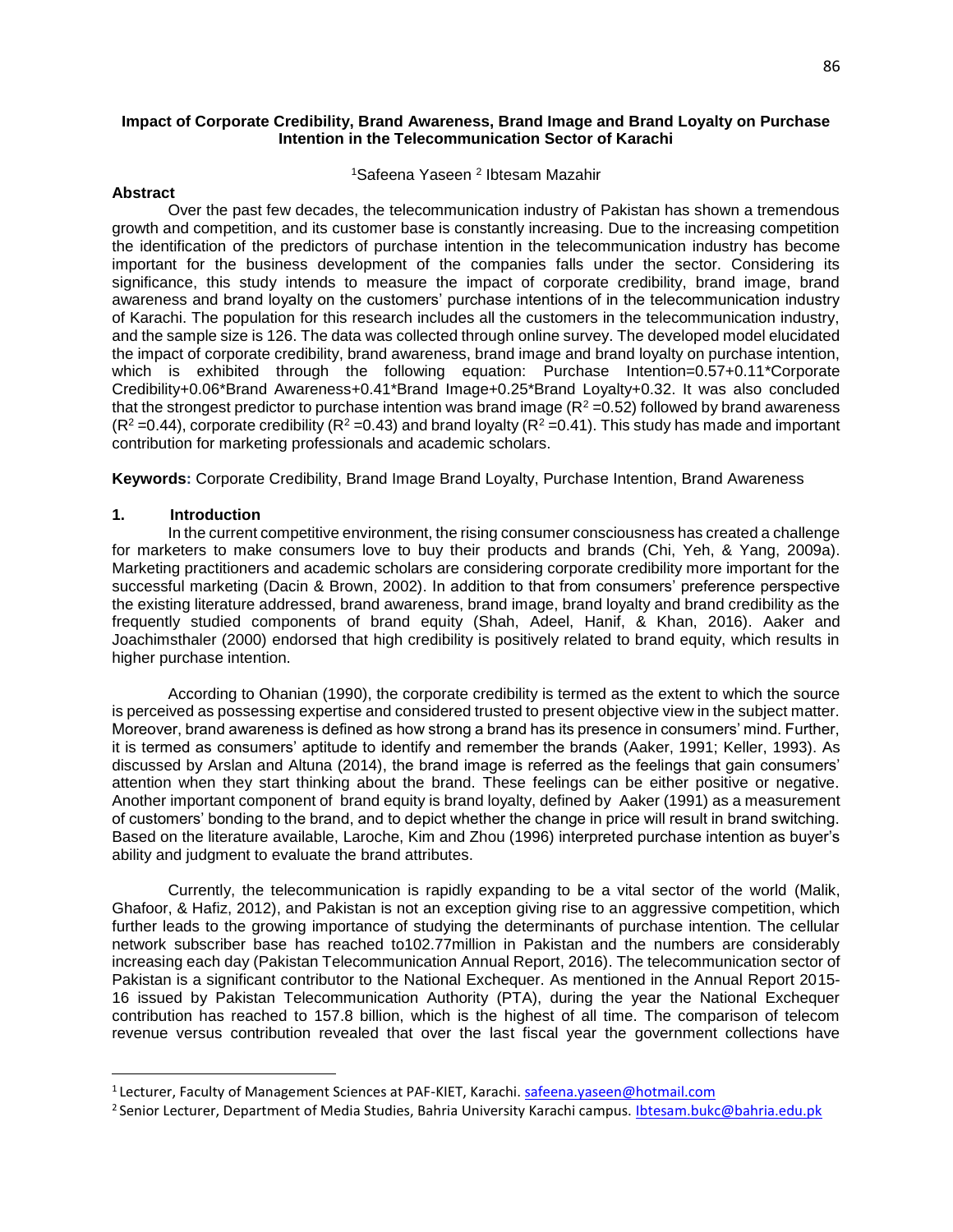increased by 25% , whereas during FY 2015-16 the telecom revenues have increased by 1.47% (Pakistan Telecommunication Annual Report, 2016).

Due to the increasing contribution and competition, in the prevailing situation the identification of the determinants of purchase intention in the telecommunication industry is important from a marketing perspective for the business development. The studies on the purchase intention in telecommunication sector are limited, however, previous researches confirmed that the corporate credibility, brand awareness, brand image and brand loyalty are the significant influencers of purchase intention (Lafferty, Goldsmith, & Newell, 2002; Jalilvand, Samiei, & Mahdavinia, 2011; Wu, Yeh, & Hsiao, 2011a; Schivinski & Dąbrowski, 2013). Therefore, the purpose of this study is to measure the influence of corporate credibility, brand loyalty, brand awareness and brand image on purchase intention. The context of this research is Pakistan (Karachi), a potential telecommunications market. The findings of the research can be generalized for the similar economies through replication.

### **2. Literature Review**

# **2.1 Corporate Credibility and Purchase Intention**

Corporate credibility positively influences purchase intention (Lafferty, Goldsmith, & Newell, 2002; Lafferty et al., 2002; Li, Wang, & Yang, 2011; Goldsmith, Lafferty, & Newell, 2000). Aaker and Joachimsthaler (2000) further suggested that positive corporate brand image can strongly improve corporate brand credibility and cast positive impact on brand equity, hence leads to higher purchase intention. Corporate brand credibility is considered as consumer's belief in corporation's brand (Li et al., 2011).

The consumers use perceived trustworthiness and expertise of the company to judge its products and evaluate their inclination to purchase their products. Therefore, it is recommended that corporate brand credibility can be opted as an instrument to evaluate a company's products and services, thus effects consumer purchase intention (Fombrun, 1996).

Expertise, trustworthiness and likableness are the three main components of corporate credibility that leads to purchase intention. Expertise is defined as the relevant knowledge and skills a corporation possesses. Trustworthiness is termed as the extent to which the corporate brand is considered as an authentic source of providing information related to its services, products and other relevant information. Likeableness is referred as the extent to which a corporate brand receives value from its customers in terms of personality related characteristic (Fombrun, 1996; Keller, 2013).

Academic scholars and marketing professionals are getting attracted, hence paying more attention to the importance of corporate credibility to successful marketing (Dacin & Brown, 2002). The limited studies on the corporate credibility has depicted consistent results of higher credibility leads to positive consumers' evaluation of brands, purchase intention and advertisements (Goldsmith et al., 2000). However, this study focuses on the relationship between corporate credibility and purchase intention.

### **2.2 Brand Awareness and Purchase Intention**

Brand Awareness positively influences purchase intention (Chi, Yeh, & Yang, 2009; Jalilvand, Samiei, & Mahdavinia, 2011; Schivinski & Dąbrowski, 2013; Hutter et al., 2013). Brand awareness makes consumers familiar with the brand, hence it plays an important role in the purchase intention (Santoso & Cahyadi, 2014a). Consumers intend more to purchase the brands they find more familiar (Kamins & Marks, 1991).

Radder and Huang (2008) emphasized on the importance of brand awareness influencing purchase intention in highly competitive markets. Prior brand knowledge influence consumer purchase intention in the market place, and purchase intention depends highly on to the brand awareness (Nedungad, 1990).

Hoyer and Brown (1990) studied the impact of brand awareness on consumer preference, brand frequency and sampling. The result of the study showed that consumers' criterion to choose or intention to choose the brands for purchasing is based on how much they aware about them. The study concluded that brand awareness has a positive influence on brand choice, which leads to the purchase intention.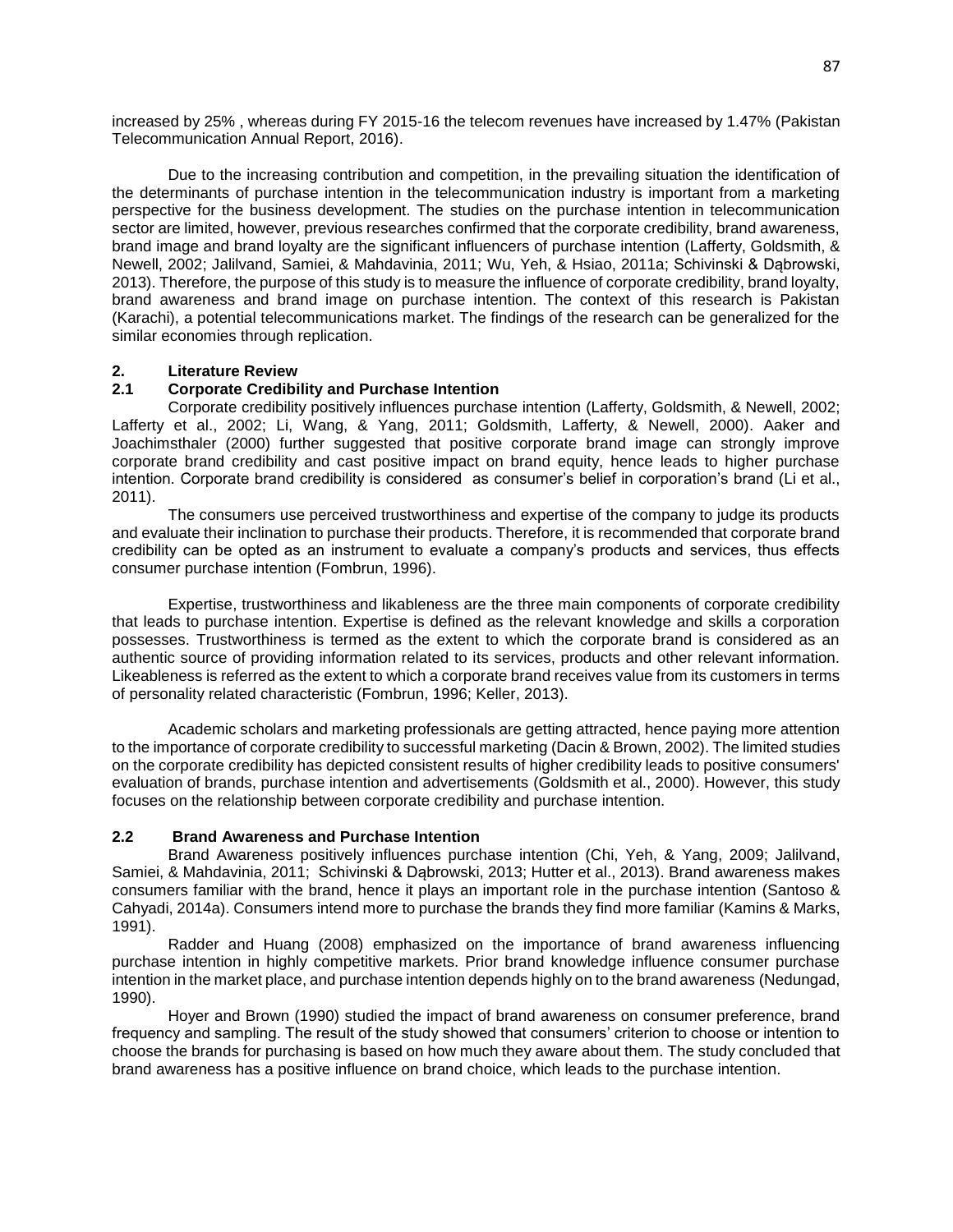Brand awareness and association can be created through brand communication, which increases the probability of including the brand into customer's evoked set for purchase, hence, studying the relationship offers important contributions to academic scholars and professional brand managers (Cobb-Walgren, Ruble, & Donthu, 1995).

Brand awareness is the founding step in developing brand preferences and shift consumer nearer to the purchase point (Ross & Harradine, 2004). Keller (1993) suggested that for making purchase decision consumers don't make time consuming cognitive efforts, on the other hand, they minimize the decisionmaking effort by depending on heuristic clues and decides to purchase only well-established familiar brands. However, this study investigates the direct association between brand awareness and purchase intention.

#### **2.3 Brand Image and Purchase Intention**

Brand Image positively influence purchase intention (Shukla, 2011; Wu, Yeh, & Hsiao, 2011; Reza Jalilvand & Samiei, 2012; Diallo, 2012; Tariq et al., 2013). Brands having good image can increase consumer trust in the product and brand loyalty, consequently strengthen the consumer purchase intention (Aaker & Keller, 1990). Further, Eppli and Shilling (1996) discussed that in the purchase intention of outlet mall, the brand image plays a crucial role.

The significant positive association between the brand image and purchase intention has been observed in the previous studies (Fakharmanesh & Miyandehi, 2013). Aghekyan-Simonian et al., (2012) concluded that the purchase intention is positively influenced by a good brand image.

During the purchase decision making process the brand image plays an important role, moreover, there is a greater chance of a consumer to purchase well-known brands having positive image, because good image of a brand will enhance its perceived value for the consumer (Wang & Tsai, 2014). Shukla (2010) suggested that in consumer collectivistic market the brands with higher social acceptability significantly preferred by the consumers.

The researches measuring the impact of brand image on purchase intention are very few (Wang & Yang, 2010). However, Wu, Yeh, and Hsiao (2011) studied the impact of store image and service quality on brand image and purchase intention on private label brands. The results concluded that the store image positively influence brand image and purchase intention.

Literature available on said topic confirmed the role of rand image for the determination of purchase intention. It pushes the consumer toward a specific brand, having a good brand image and offering more value. The brand image helps consumer to evaluate which brand is a better choice for them to purchase, which means, the higher brand image resulted in the higher purchase intention (Tariq et al., 2013).

#### **2.4 Brand Loyalty and Purchase Intention**

Brand Loyalty positively influences purchase intention (Souiden & Pons, 2009; Chi, Yeh, & Yang, 2009b; Jalilvand et al., 2011; Tariq et al., 2013; Schivinski & Dąbrowski, 2013). As discussed in the literature, the definition of behavioral perspective of brand loyalty is based on the consumer intentions to be loyal to the brand, which reflect in their purchase intention.

The available literature suggests that permanent purchase of the same brand can be driven by the high levels of brand loyalty (Lee, Back, & Kim, 2009). According to Yang and Peterson (2004) in comparison to new or moderately loyal customers, the loyal customers tend to buy more. Chi, Yeh and Huang (2009) have also examined the relationship between brand loyalty and purchase intention. The study concluded that the brand loyalty positively influences purchase intention.

Brand loyalty serves as a fundamental aspect to motivate consumers to re-purchase the specific brand again and again (Ahmed & Moosavi, 2013). The loyalty can be attained in response to customer satisfaction. The satisfied customers are ready to pay any cost for the brands they are satisfied with. Their purchase is insensitive of price, but pays strong consideration to the brand loyalty ( Tariq et al., 2013).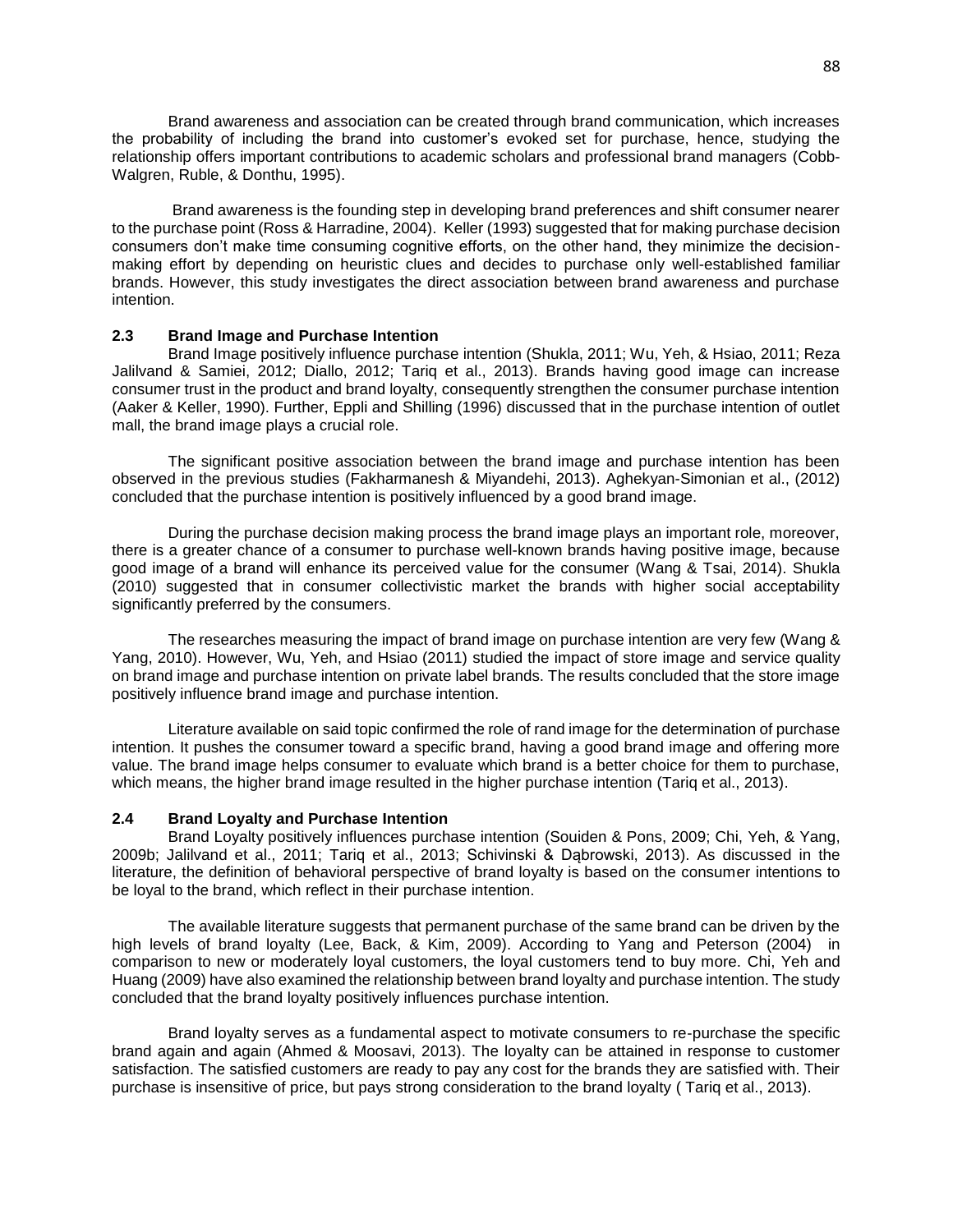The study of Santoso and Cahyadi (2014b) concluded that consumers feel attached to the brands due to the brand loyalty. Moreover, their attachment makes them concerned not only for the repeat purchase, but they also become invulnerable to any change related to price and product feature of the particular brand. However, this study focuses on the direct relationship between brand loyalty and purchase intention.

# **3. Conceptual Framework**

The conceptual framework is presented in Figure 1, based on the literature supporting the relationships depicted in the conceptual framework are discussed in the following sections:

### **Figure 1: Conceptual Framework**



# **3.1 Hypotheses**

Based on the literature discussed above, following are the hypotheses presented below:

- H1: The overall model based on the predictors (Corporate Credibility, Brand Awareness, Brand Image and Brand Loyalty) have combined effect on satisfaction
- H1A: Corporate credibility has a positive influence on purchase intention.
- H1<sub>B</sub>: Brand awareness has a positive influence on purchase intention.
- H<sub>1c</sub>: Brand image has a positive influence on purchase intention.
- HI<sub>D</sub>: Brand loyalty has a positive influence on purchase intention.

# **3.2 Methodology**

# **3.3 Population and Sample Size**

According to Sekaran and Bougie (2016), population is defined as individuals or objects having the similar traits and characters. Moreover, it is time consuming and costly to reach all the people or individuals in a population of a large group. Therefore, the data is collected from the whole population by drawing a sample. For this study, a sample size has been drawn from the population, consists of all the mobile phone users residing in Karachi, which is in line with the assumption that the sample that has been drawn from a population to analyze and the research population has same characteristics as the population (Malhotra & Birks, 2007). However, due to time constraints, the sample size of this study is comprised of 126 respondents.

# **3.4 Sampling Technique**

The process of sampling selection has two possibilities, probability and non-probability sampling. In the process of probability sampling, every element of the population has a known nonzero chance of being selected to become a part of the study (Smith & Albaum, 2010), though listing of each element of the population is required for probability sampling to formulate a sampling frame (Collis & Hussey, 2013). For the ongoing study, due to the large population it is not possible to formulate a sample framework. Hence based on cooperation and accessibility, the process of convenience sampling method is considered to be adopted (Smith & Albaum, 2010).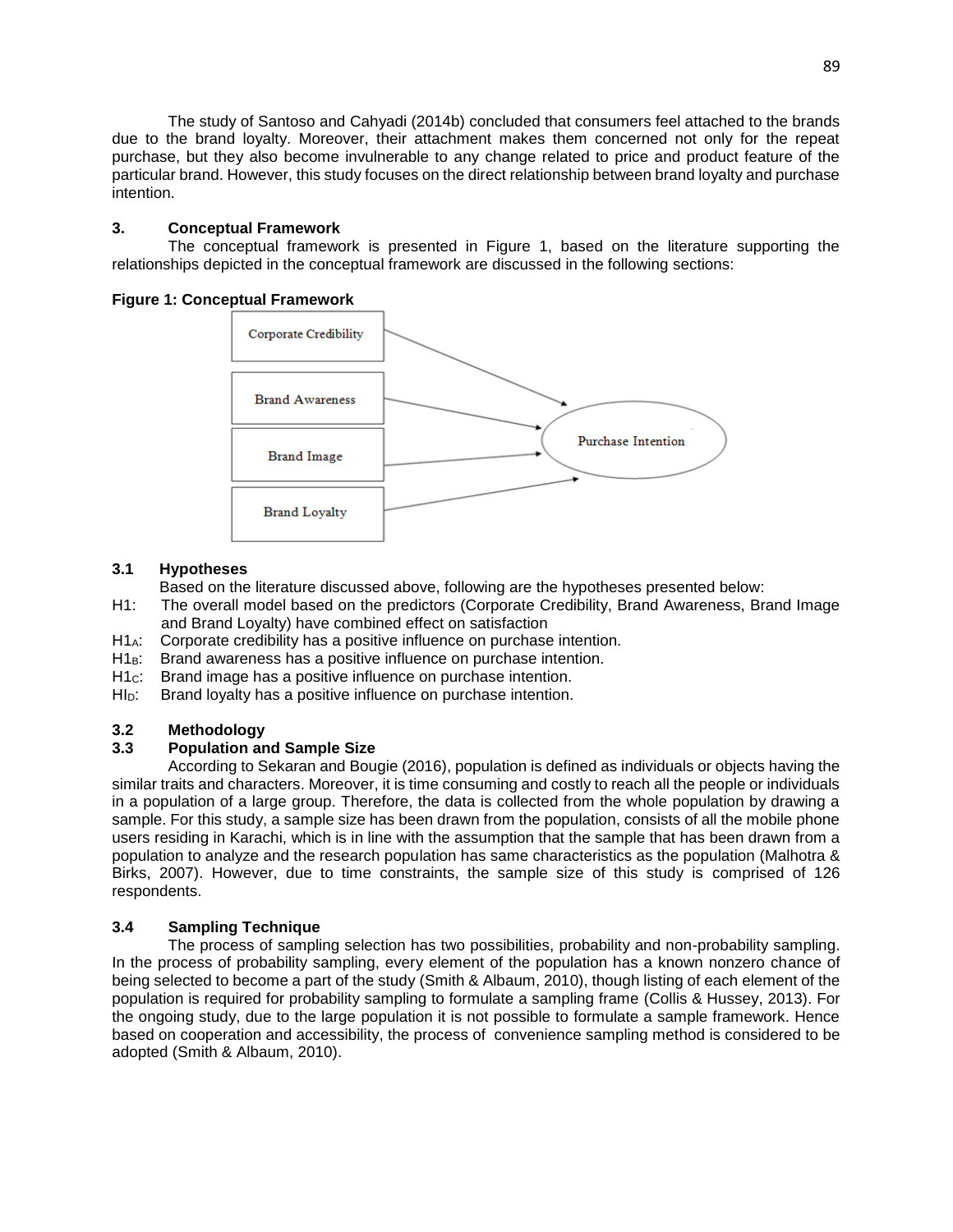### **3.5 Instrument Development**

In this research, for each variable the constructs have been adopted from different studies. The constructs based on related items and have established reliabilities. The questionnaire comprised of two sections. The section one is demographic, based on nominal scale and the section two is based on the variables studied in this research measured on a seven-point Likert Scale. The precise overview of the constructs adopted for this study are represented in Table no.1.

| <b>Construct</b>             | No of Items | <b>Author</b>                              |
|------------------------------|-------------|--------------------------------------------|
| <b>Corporate Credibility</b> | 11          | (Newell & Goldsmith, 2001) (Ohanian, 1990) |
| <b>Brand Awareness</b>       |             | (Yoo, Donthu, & Lee, 2000)                 |
| <b>Brand Image</b>           |             | (Davis, Golicic, & Marguardt, 2009)        |
| <b>Brand Loyalty</b>         |             | (Walsh et al., 2009) (Yoo et al., 2000)    |
| Purchase Intention           |             | (Dodds, Monroe, & Grewal, 11)              |

#### **Table No. 1: Constructs Adopted**

### **3.6 Data Analysis Method**

 After the data collection, its coding was done in SPSS software. In order to meet the study objectives following tests were applied for the further analysis:

### **3.7 Normality of Data**

 There are two ways to determine the normality of the data that has been collected. For the data used in this study, standardized scores for each item were calculated first. The results showed that the calculated results of all the items are laid within the range of  $\pm 2.5$ , hence it can be conveniently considered that the collected data is normally distributed. After that, Skewness and Kurtosis analyses were performed to measure the univariate normality of the data. The results revealed that Skewness and Kurtosis values were also laid between  $\pm 2.5$ , hence the data used in this study meets the criterion of univariate normality (Kline, 2011)

### **3.8 Reliability**

 The reliability of the constructs that have been adopted for this study was measured by running Cronbach's alpha. This test is considered suitable to measure the internal consistency of the adopted instrument. Furthermore, it has the potential to diminish the biases and errors found in the collected data set (Sekaran & Bougie, 2016). The homogeneity of the responses was checked through reliability analysis test. The standardized coefficient values in between 0.6 to 0.7 are considered satisfactory. However, the standardized coefficient above the value of 0.8 is considered good (Patten & Newhart, 2017).

### **3.9 Validity**

The confirmation of the accurate measurements of the measuring scale is called validity. It validates the correctness of the measurement tool (questionnaire) adopted for the research study. Further, it establishes the link between research concepts and its theoretical framework. The various forms of validity tests can be found. However, the construct validity which comprises convergent and discriminant validity is used in this research (Bryman & Bell, 2015). These two sub-types of construct validity test are used to measure a specific construct. The convergent validity test validates the relatedness of two or more items used to measure the same construct. In contrast, the discriminant validity test validates the distinctness, uniqueness and relatedness of the constructs used in the research (Rowley, 2014).

# **3.10 Exploratory Factor Analysis (EFA)**

EFA test is used to comprehend the theoretical construction of the process. It reduces the data set collected for the study to a smaller fragments of summary variables, which further helps in recognizing the mode of relationship exists between variables of the study and respondents. Principal component factor analysis and common factor analysis are the two widely used methods of exploratory factor analysis. Principal component factor analysis assists in generating reduced numbers of factors while elucidating variance of original values. However, the study conducted by Walliman (2015) endorsed the fact that common factor analysis test is applied when nature of extracted factors and common variance errors are not known. Principal factor analysis method is applied in this study.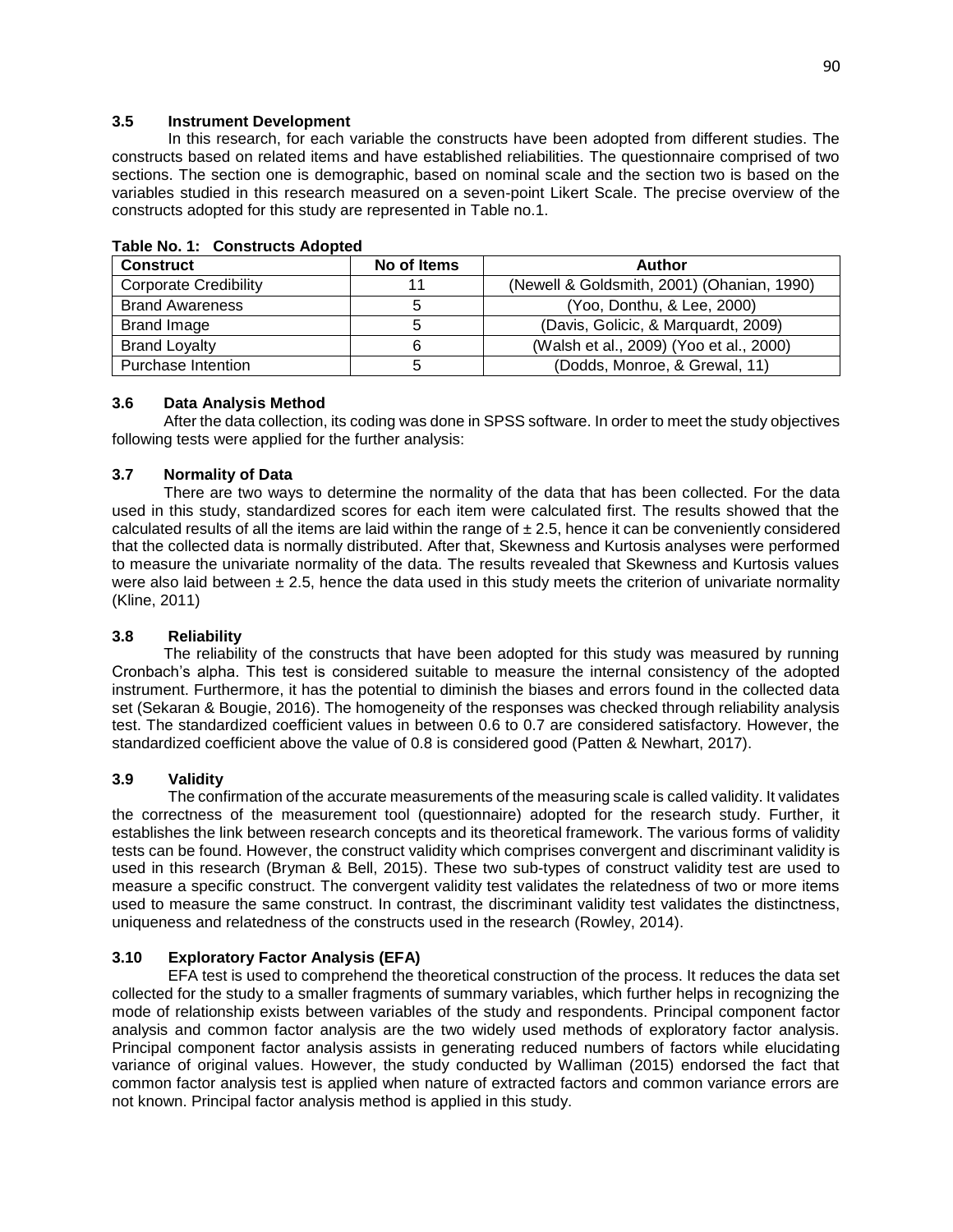### **3.11 Descriptive Statistics**

According to Miller and Salkind (2002) descriptive analysis reports and summarizes the mean, median, central tendency range, variance and standard deviation. For this research, descriptive analysis reports skewness, kurtosis, mean and standard deviation (Zikmund et al., 2013).

# **3.12 Correlation Analysis**

The strength and the extent of relationship between two variables are measured through correlation analysis. This association between two variables is generally described through Karl Pearson r (Malhotra & Birks, 2007b). The values of Pearson r range between  $\pm$  1. The +1 value indicates the strongest positive and -1 value indicates the strongest negative relationship, however, zero depicts no relationship (Gujarati, 2011).

# **3.13 Regression Analysis**

Regression analysis is used to measure the existence of relationship between variables. It assists researchers to understand whether the association presents between two or more than two variables. The analysis further depicts the type, structure and strength of the relationships. The correlation and regression are different. The correlation determines the association between two or more than two variables and regression depicts the numerical relatedness of independent and dependent variables. In addition, the correlation illustrates a linear relationship between two variables, and regression provides best line fit. Regression further estimates the impact of a variable on another variable. The discrimination of independent and dependent variable is not present in correlation, whereas in regression an independent and a dependent variable is present (Malhotra & Birks, 2007b).

# **4. Results**

# **4.1 Descriptive Statistics**

The summarized findings of univariate validity measured through Kurtosis and Skewness analyses are precisely displayed in Table no. 2.

| <b>Construct</b>             | Mean | Std. Dev. | <b>Skewness</b> | <b>Kurtosis</b> |
|------------------------------|------|-----------|-----------------|-----------------|
| <b>Corporate Credibility</b> | 3.76 | 1.07      | 0.21            | $-0.42$         |
| <b>Brand Awareness</b>       | 4.69 | 1.44      | $-0.14$         | $-0.83$         |
| <b>Brand Image</b>           | 4.36 | 1.31      | 0.09            | $-0.45$         |
| <b>Brand Loyalty</b>         | 4.16 | 1.09      | 0.02            | 0.13            |
| Purchase Intention           | 4.23 | 1.31      | $-0.05$         | $-0.28$         |

### **Table .2: Descriptive Statistics**

Table no. 2 shows that corporate credibility with a (Mean=3.76 and SD= 1.07), which has the highest Skewness (SK=0.21) and brand loyalty with a (Mean= 4.16 and SD= 1.09) has the lowest Skewness  $(SK=0.02)$ . The highest Kurtosis  $(KT=-0.83)$  is for brand awareness with a (Mean  $= 4.69$ , SD=1.44) and the lowest Kurtosis is (KT=0.13) for brand loyalty (Mean=4.16, SD= 1.09). The constructs used in this study fall within the range of  $\pm 1.5$ , hence, it satisfy the requirements of univariate normality (Flick, 2009).

# **4.2 Reliability Analysis**

For this study, the internal consistency of the adopted constructs was checked through Cronbach's Alpha test. The findings are summarized in Table 3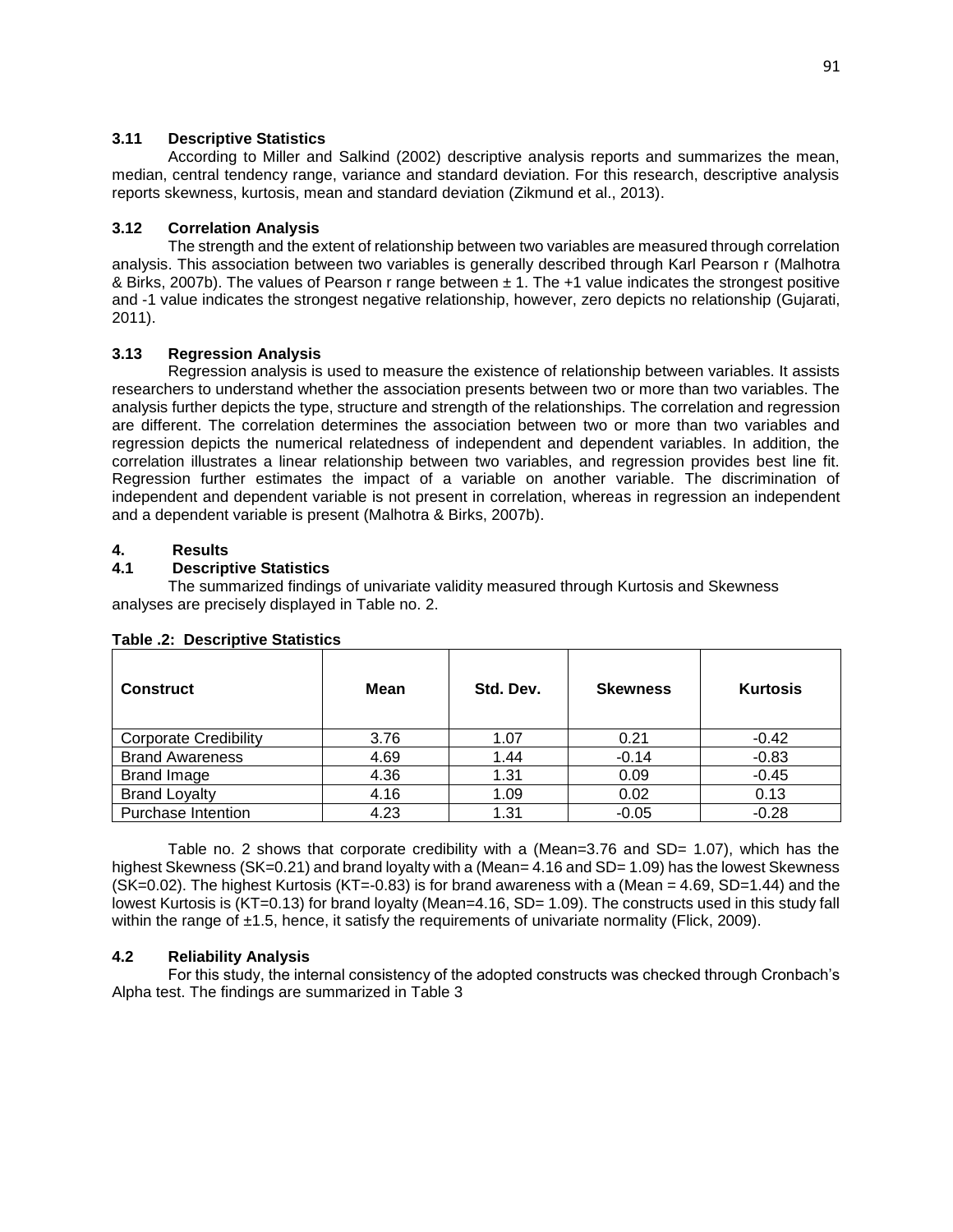| <b>Construct</b>             | <b>Cronbach's Alpha</b> | <b>Standardized</b><br><b>Cronbach's Alpha</b> | Mean | <b>Standard</b><br><b>Deviation</b> |
|------------------------------|-------------------------|------------------------------------------------|------|-------------------------------------|
| <b>Corporate Credibility</b> | 0.90                    | 0.90                                           | 3.76 | 1.07                                |
| <b>Brand Awareness</b>       | 0.94                    | 0.94                                           | 4.69 | 1.44                                |
| <b>Brand Image</b>           | 0.92                    | 0.92                                           | 4.36 | 1.31                                |
| <b>Brand Loyalty</b>         | 0.68                    | 0.70                                           | 4.16 | 1.09                                |
| <b>Purchase Intention</b>    | 0.91                    | 0.91                                           | 4.23 | 1.31                                |

#### **Table 3: Reliability Analysis**

The reliability analysis statistics as summarized in Table 3 varies between ( $\alpha$  =0.70 to  $\alpha$ = 0.94). The brand loyalty has the lowest reliability ( $\alpha$ =0.70, Mean=4.16, SD=1.09). In contrast, the brand awareness resulted as having the highest reliability (α=0.94, Mean=4.69, SD=1.44). The statistical results of standardized Cronbach's Alpha are greater than 0.7, suggesting that the reliabilities are acceptable and consistent (Leech, Barrett, & Morgan, 2005).

# **4.3 Correlation Analysis**

Correlation analysis was performed to determine multicollinerarity and to confirm the uniqueness and distinctiveness of the constructs adopted in this study. The summarized results are shown in Table 4.

| <b>Constructs</b>      | $CC_$ T | BA 1 | BI   | BL   | PI_  |
|------------------------|---------|------|------|------|------|
| Corporate Credibility  | 1.00    |      |      |      |      |
| <b>Brand Awareness</b> | 0.83    | 1.00 |      |      |      |
| <b>Brand Image</b>     | 0.86    | 0.86 | 1.00 |      |      |
| <b>Brand Loyalty</b>   | 0.67    | 0.71 | 0.75 | 1.00 |      |
| Purchase Intention     | 0.66    | 0.67 | 0.72 | 0.64 | 1.00 |

#### **Table 4: Correlation**

The correlation was found highest ( $r=0.86$ ) in between the pairs of corporate credibility (Mean= 3.76, SD=1.07) and brand image (Mean=4.36, SD=1.31), and brand awareness (Mean=4.69, SD=1.44) and brand image (Mean=4.36, SD=1.31). Additionally, the lowest correlation (r=0.64) was observed between brand loyalty (Mean=4.16, SD=1.09) and purchase intention (Mean=4.23, SD=1.31). Since the correlation values of all the pairs are ranging between 0.30 and 0.90, concluding that problem of multicollinearity is not found and all the construct used in this study are distinct.

### **4.4 Exploratory Factor Analysis**

The Varimax Rotation was executed in order to ascertain the relationship between latent variables and constructs. The findings are reported precisely in Table 4.

### **Table 5: Exploratory Factor Analysis for the Constructs**

| <b>Constructs</b>            | Kaiser-Mayer-Olkin<br>(KMO) Test | <b>Bartlett's Sphericity</b><br>Test (P<0.05) | <b>Cumulative Factor</b><br>loading Test | <b>Items</b> |
|------------------------------|----------------------------------|-----------------------------------------------|------------------------------------------|--------------|
| <b>Corporate Credibility</b> | 0.91                             | 1087.68                                       | 58.31%                                   |              |
| <b>Brand Awareness</b>       | 0.89                             | 597.02                                        | 81.75%                                   |              |
| Brand Image                  | 0.85                             | 472.34                                        | 75.86%                                   |              |
| <b>Brand Loyalty</b>         | 0.75                             | 420.92                                        | 52.53%                                   |              |
| Purchase Intention           | 0.85                             | 413.53                                        | 73.68%                                   |              |

For each construct, the KMO value should be greater than 0.6, which is acceptable (Hair, 2015).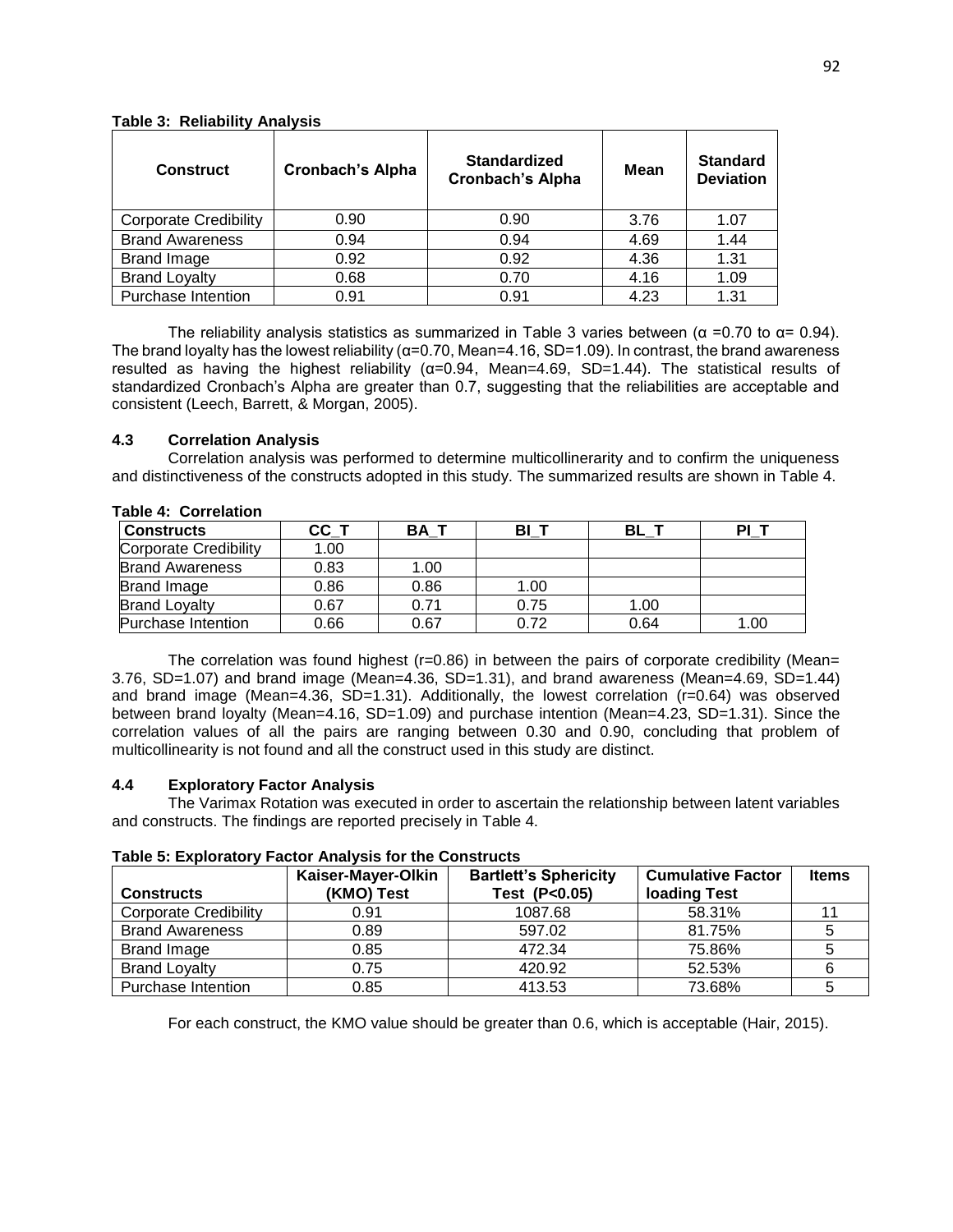## **4.5 Convergent Validity**

The variance elucidated of each variable for convergent validity should exceed the value of 0 .40 and the reliability should be greater than 0.70. The statistical findings summarized in the Table 6 confirmed the convergence of the data set and observes the requirements of convergent validity.

| <b>Construct</b>             | <b>Cronbach's Alpha</b> | <b>Variance Explained</b> | Mean | SD   |
|------------------------------|-------------------------|---------------------------|------|------|
| <b>Corporate Credibility</b> | 0.90                    | 0.58                      | 3.76 | 1.07 |
| <b>Brand Awareness</b>       | 0.94                    | 0.81                      | 4.69 | 1.44 |
| <b>Brand Image</b>           | 0.92                    | 0.75                      | 4.36 | 1.31 |
| <b>Brand Loyalty</b>         | 0.70                    | 0.52                      | 4.16 | 1.09 |
| Purchase Intention           | 0.91                    | 0.73                      | 4.23 | 1.31 |

### **Table 6: Convergent Validity**

In Table no. 6, it is depicted that the maximum variance explained  $(V=0.75)$  is for brand image (Mean=4.36, SD=1.31) and the minimum variance explained is  $(V=0.52)$  is for brand loyalty (Mean=4.16, SD=1.09). The results further depicted the lowest reliability for brand loyalty ( $\alpha$ =0.70, Mean=4.16, SD=1.09), moreover, the highest reliability for brand awareness is ( $\alpha$ =0.94, Mean=4.69, SD=1.44). The variances explained for all the constructs are more than 0.40 and the reliability is more than 0.73, hence the measurements of the constructs are as per the intentions (Kline, 2015).

#### **Hypothesis 1(Testing Overall Model)**

 The Hypothesis 1 elucidating that the predictors (corporate credibility, brand awareness, brand image and brand loyalty) have significant impact on purchase intention was measured through multipleregression analysis method. The finding of the regression is precisely presented in Table No. 7.

|                        | Unstandardized<br><b>Coefficients</b> |            | Standardized<br><b>Coefficients</b> |      |      | <b>Collinearity</b><br><b>Statistics</b> |      |
|------------------------|---------------------------------------|------------|-------------------------------------|------|------|------------------------------------------|------|
|                        | B                                     | Std. Error | <b>Beta</b>                         |      | Sig. | Tolerance                                | VIF  |
| Purchase Intention     | 0.57                                  | 0.32       |                                     | 1.76 | 0.08 |                                          |      |
| Corporate Credibility  | 0.11                                  | 0.15       | 0.09                                | 0.76 | 0.44 | 0.22                                     | 4.44 |
| <b>Brand Awareness</b> | 0.06                                  | 0.12       | 0.07                                | 0.54 | 0.58 | 0.21                                     | 4.76 |
| <b>Brand Image</b>     | 0.41                                  | 014        | 0.42                                | 2.87 | 0.05 | 0.17                                     | 5.87 |
| <b>Brand Loyalty</b>   | 0.25                                  | 0.11       | 0.21                                | 2.30 | 0.02 | 0.41                                     | 2.39 |

#### **Table 7: Results (Simple Regression)**

Dependent Variable: Purchase Intention,  $R^2=0.55$ , Adjusted  $R^2=0.54$ , F= (4,121) =38.28, p< 0.05

The findings revealed that the predictors (corporate credibility, brand awareness, brand image and brand loyalty) collectively explain the variance of 54%, where F (4,121) =38.28, p< 0.05. The results shows that corporate credibility ( $\beta = 0.09$ ,  $p > 0.05$ ) and brand awareness ( $\beta = 0.07$ ,  $p > 0.05$ ) insignificantly determine the purchase intention. However, the brand image ( $\beta = 0.42$ ,  $p < 0.05$ ) and brand loyalty ( $\beta = 0.21$ ,  $p < 0.05$ ) significantly influence purchase intention. The model that has been developed in this study elucidates the influence of corporate credibility, brand awareness, brand image and brand loyalty on purchase intention, which is evident from the following regression equation: Purchase Intention=0.57+0.11\*Corporate Credibility+0.06\*Brand Awareness+0.41\*Brand Image+0.25\*Brand Loyalty+0.32.

#### **Hypothesis 1A: Corporate Credibility and Purchase Intention**

The hypothesis corporate credibility significantly affects purchase intention was verified through the method of simple regression analysis. The findings are precisely presented in the Table no. 8.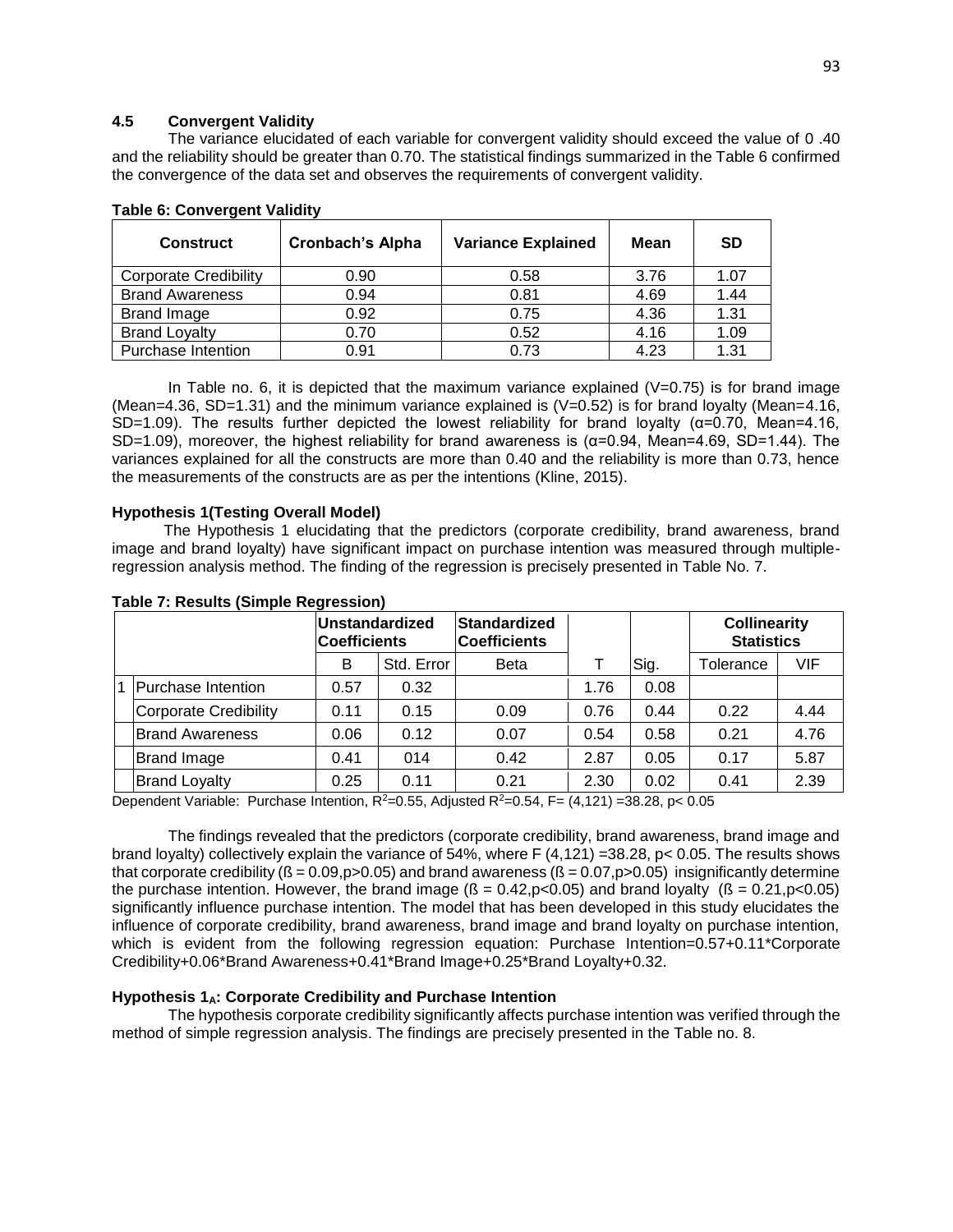#### **Table 8: Results (Simple Regression)**

|  |                       |      | Unstandardized<br><b>Coefficients</b> | <b>Standardized</b><br><b>Coefficients</b> |      |      |  |
|--|-----------------------|------|---------------------------------------|--------------------------------------------|------|------|--|
|  | Model                 | в    | <b>Std. Error</b>                     | <b>Beta</b>                                |      | Sig. |  |
|  | Purchase Intention    | 1.17 | 0.32                                  |                                            | 3.62 | .000 |  |
|  | Corporate Credibility | 0.81 | 0.08                                  | 0.66                                       | 9.88 | .000 |  |

Dependent Variable: Purchase Intention,  $R^2 = 0.44$ , Adjusted  $R^2 = 0.43$ , F (1,124) =97.75, p< 0.05.

The regression results depicts that corporate credibility explains 43.6% of the variance ( $R^2$ =0.43, F (1,124) =97.75, p<0.05). Moreover, it is evident from the result that corporate credibility ( $\beta$  = 0.66, p<0.05) significantly influence purchase intention. The regression equation is: Purchase Intention=1.17+0.81\*Corporate Credibility+0.32.

### **Hypothesis 1B: Brand Awareness and Purchase Intention**

The hypothesis brand awareness significantly influences purchase intention was tested through the application of simple regression analysis method. Table no. 9 elucidates the summarized results.

| Model                     |      | <b>Standardized</b><br><b>Unstandardized</b><br><b>Coefficients</b><br><b>Coefficients</b> |             |       | Sig. |
|---------------------------|------|--------------------------------------------------------------------------------------------|-------------|-------|------|
|                           | в    | <b>Std. Error</b>                                                                          | <b>Beta</b> |       |      |
| <b>Purchase Intention</b> | 1.36 | 0.29                                                                                       |             | 4.57  | .000 |
| <b>Brand Awareness</b>    | 0.61 | 0.06                                                                                       | 0.67        | 10.08 | .000 |

Dependent Variable: Purchase Intention,  $R^2 = 0.45$ , Adjusted  $R^2 = 0.44$ , F (1,124) =101.78, p< 0.05.

The regression results depicts that brand awareness explains 44.6% of the variance ( $R^2$ =0.44, F  $(1,124)$  =101.78, p<0.05). Moreover, it is evident from the result that brand awareness ( $\beta$  = 0.61, p<0.05) significantly influence purchase intention. The regression equation is: Purchase Intention=1.36+0.61\*Brand Awareness+0.29.

### **Hypothesis 1C: Brand Image and Purchase Intention**

The hypothesis i.e brand image has a significant influence on purchase intention was confirmed by the method of simple regression analysis. The findings are precisely displayed in the Table no. 10 below.

|              |                      | <b>Unstandardized Coefficients</b> |            | <b>Standardized</b><br><b>Coefficients</b> |       |      |
|--------------|----------------------|------------------------------------|------------|--------------------------------------------|-------|------|
| <b>Model</b> |                      |                                    | Std. Error | Beta                                       |       | Sig. |
|              | 1 Purchase Intention | 1.07                               | 0.28       |                                            | 3.82  | .000 |
|              | <b>Brand Image</b>   | 0.72                               | 0.06       | 0.72                                       | 11.82 | .000 |

### **Table 10: Results (Simple Regression)**

Dependent Variable: Purchase Intention,  $R^2 = 0.53$ , Adjusted  $R^2 = 0.52$ , F (1,124) =139.90, p< 0.05.

The regression results depict that brand image explains 52.6% of the variance ( $R^2$ =0.52, F (1,124)  $=139.90$ , p<0.05). Moreover, it is evident from the result that brand image i.e ( $\beta = 0.72$ , p<0.05) significantly influences purchase intention. The regression equation is: Purchase Intention=1.07+0.72\*Brand Image+0.28.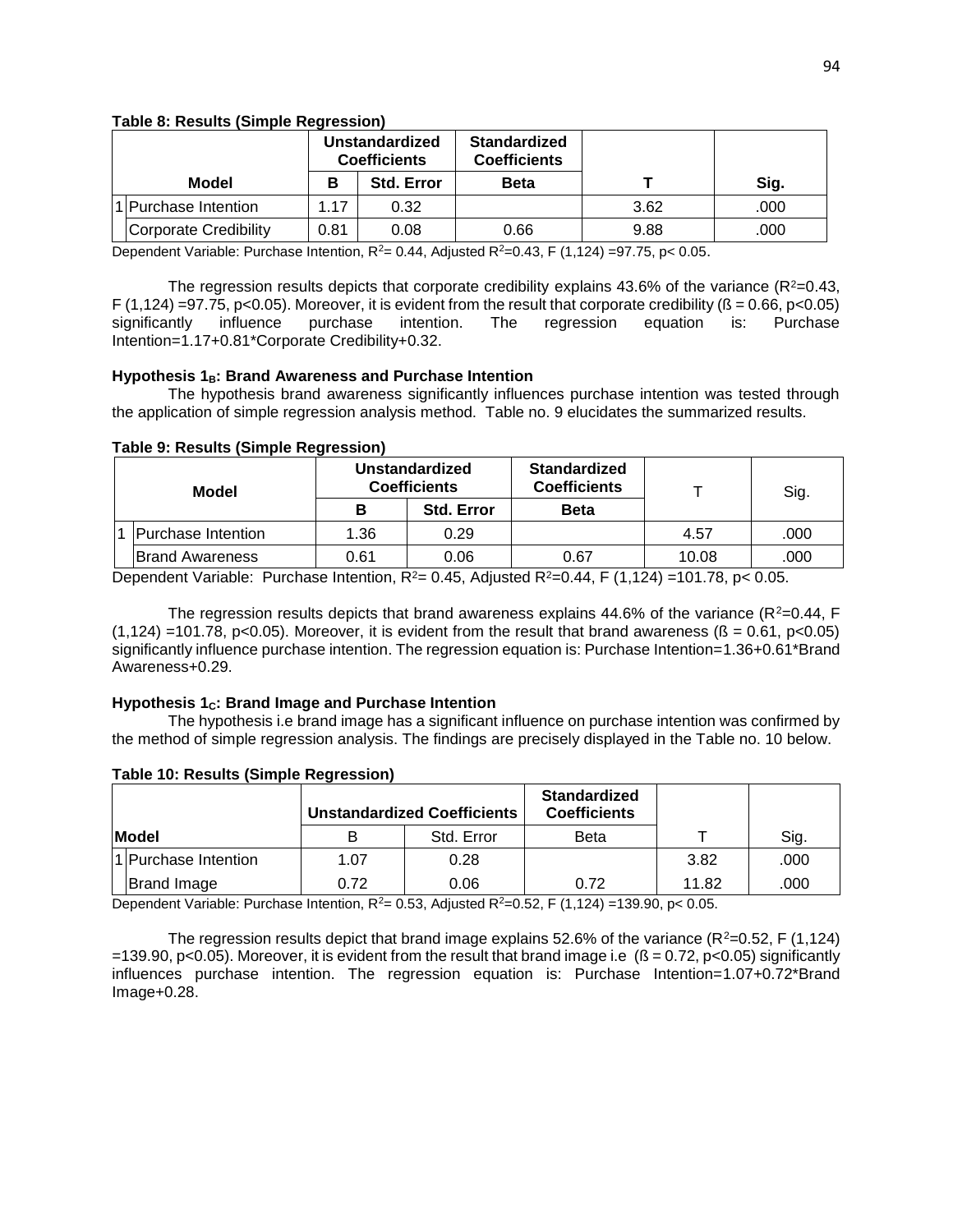#### **Hypothesis 1D: Brand Loyalty and Purchase Intention**

The hypothesis brand loyalty significantly influences purchase intention was tested through the application of simple regression analysis method. Table no. 11 elucidates the summarized results.

|  |                      |      | <b>Unstandardized Coefficients</b> | <b>Standardized</b><br><b>Coefficients</b> |      |      |
|--|----------------------|------|------------------------------------|--------------------------------------------|------|------|
|  | <b>Model</b>         |      | Std. Error                         | Beta                                       |      | Sig. |
|  | Purchase Intention   | 1.00 | 0.35                               |                                            | 2.86 | .005 |
|  | <b>Brand Loyalty</b> | 0.77 | 0.08                               | 0.64                                       | 9.48 | .000 |

#### **Table 11: Results (Simple Regression)**

Dependent Variable: Purchase Intention,  $R^2 = 0.42$ , Adjusted  $R^2 = 0.41$ , F (1,124) =89.98, p< 0.05.

The regression results depict that brand loyalty explains 41.6% of the variance ( $R^2$ =0.41, F (1,124)  $=89.98$ , p<0.05). Moreover, it is evident from the result that brand loyalty ( $\beta = 0.64$ , p<0.05) significantly influence purchase intention. The regression equation is: Purchase Intention=1.00+0.77\*Brand Loyalty+0.35.

### **5. Discussion and Conclusion**

#### **5.1 Discussion**

This research aimed to study the corporate credibility, brand awareness, brand image and brand loyalty in order to predict purchase intention in the context of telecommunication sector. In the overall testing of the model H1 (See Table 7), the results suggested that the corporate credibility and brand awareness showed the insignificant impact on the purchase intention. The result of insignificant impact of brand awareness on purchase intention is consistent with (Schivinski & Dąbrowski, 2013), however, the literature support for the insignificant impact of corporate credibility on purchase intention was not easily available. Moreover, brand image and brand loyalty resulted as the significant predictor of purchase intention.

Except for the predictor of corporate credibility in hypothesis H1 for the overall testing of the model, the results of all other hypotheses were consistent with the earlier researches, and their relevance to the preceding literature are discussed in the following paragraphs.

The hypothesis  $H1_A$  testifying that predictor corporate credibility positively influences purchase intention was confirmed (See Table 8). This finding is in line with the results of the prior researches on corporate credibility and purchase intention (Lafferty et al., 2002; Lafferty & Goldsmith, 2004). Including the predictor corporate credibility in this study is important because for the successful marketing and branding strategies, corporate credibility is important. Moreover, lack of credibility leads to consumers questioning the validity of the claims made by the company (Aaker & Joachimsthaler, 2000).

The hypothesis  $H1_B$  testifying that the predictor brand awareness positively effects purchase intention was accepted (See Table 9). The earlier studies on this predictor also find the significant positive relationship with the purchase intention (Shabbir et al., 2010; Jalilvand et al., 2011). Including brand awareness as a predictor of purchase intention for this study is important because, it plays a significant role in the process of consumer decision making (Keller, 2003).

The hypothesis  $H1<sub>c</sub>$  testifying the predictor brand image positively impacts purchase intention was accepted (See Table 10). The earlier studies on the topic confirmed the significant positive relationship between brand image and purchase intention (Reza Jalilvand & Samiei, 2012; Arslan & Zaman, 2014). Brand image is considered as the strongest cue to the purchase intention and it gives highest value to the relevant organization (Chevalier & Mazzalovo, 2008) that is why it has been included in this study as a predictor of purchase intention.

The hypothesis  $H1_d$  testifying that the predictor brand loyalty positively effects purchase intention was confirmed (See Table 11). This finding is in line with the results of the prior researches on brand loyalty and purchase intention (Santoso & Cahyadi, 2014b; Tariq et al., 2013). Brand loyalty represents the future repurchase commitment of the preferred brand by the consumers under different situations (Oliver, 1999).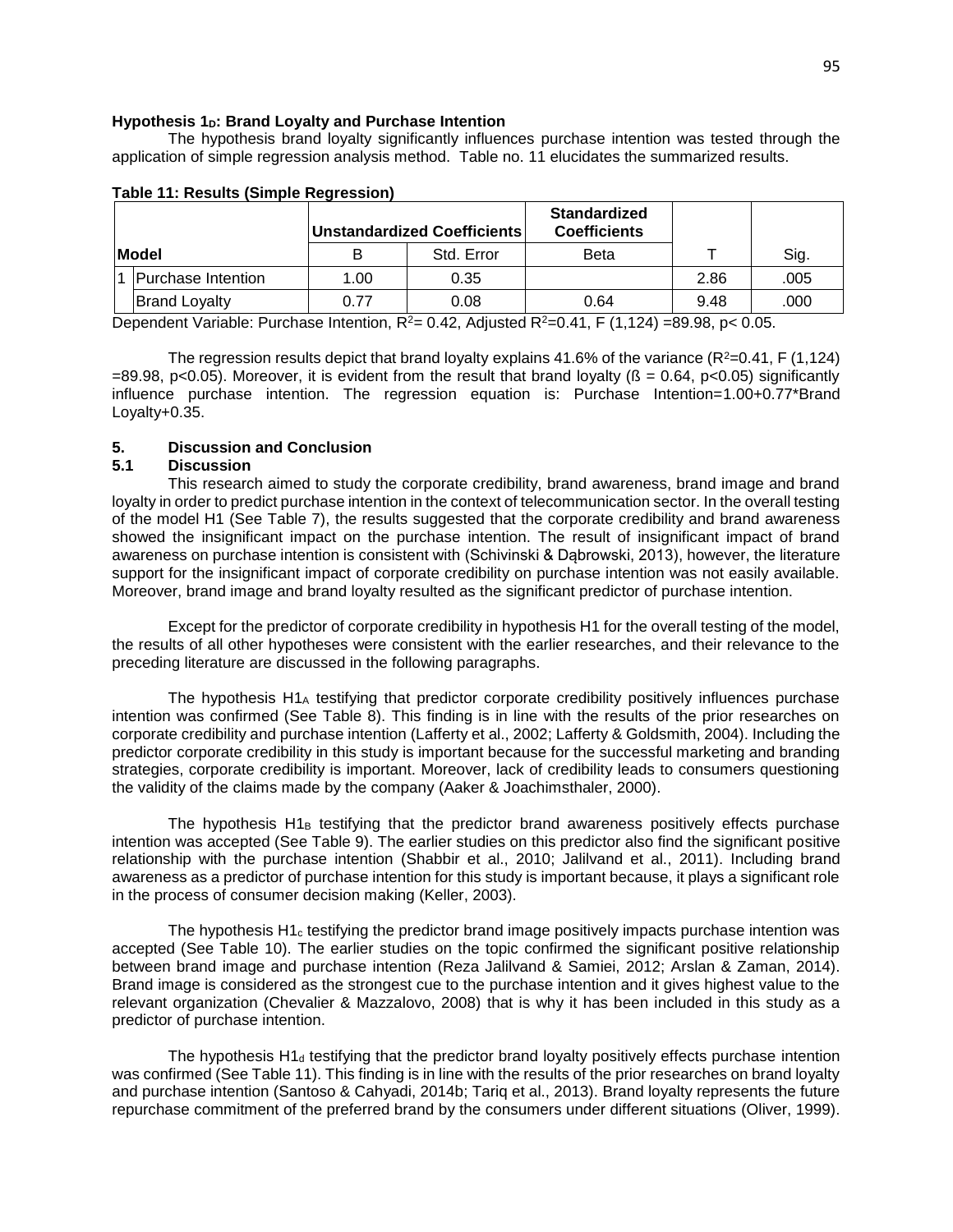In consideration of its importance, the brand loyalty has been included as a predictor to purchase intention in this study.

# **5.2 Conclusion**

 In the overall testing of the model, corporate credibility and brand awareness were resulted as insignificant predictors of purchase intention. However, brand image and brand loyalty resulted as significant predictors of purchase intention. In the individual testing of each variable of the model, it was found that the strongest predictor to purchase intention was brand image ( $R^2$  =0.52) followed by brand awareness ( $R^2$  =0.44), corporate credibility ( $R^2$  =0.43) and brand loyalty ( $R^2$  =0.41).

# **5.3 Implication**

This study has made and important contribution for marketing professionals and academic scholars. The results of this study will assist marketing professionals to consider and enhance the predictors of purchase intention through systemized strategies. The academic scholars in light of this study can further debate on testing the corporate credibility, brand awareness, brand image and brand loyalty in a singular conceptual framework. This scholarly debate is an original contribution made by this study.

# **5.4 Limitations and Further Research**

The scope of this study is limited to Karachi only. For future studies, the research area can be expanded to the multiple cities of Pakistan. Further, the demographic influences are not considered in this research, and their incorporation may give the different perspectives and insights. The present study exclusively focuses on the predictors of purchase intention in the telecommunication sector. For the further studies, the research can be extended in several ways by the incorporation of more predictors and sectors to examine their impact on purchase intention in the single study. Moreover, the studies in future can be conducted to test the overall model to validate the insignificant relationship of corporate credibility and brand awareness when tested together with brand image and brand loyalty.

# **References**

Aaker, D. A., & Joachimsthaler, E. (2000). *Brand Leadership*. Simon and Schuster.

- Aaker, D. A., & Keller, K. L. (1991). Consumer Evaluations of Brand Extensions. *Journal of Marketing*, *54*(1), 27. https://doi.org/10.2307/1252171
- Aghekyan-Simonian, M., Forsythe, S., Suk Kwon, W., & Chattaraman, V. (2012). The role of product brand image and online store image on perceived risks and online purchase intentions for apparel. *Journal of Retailing and Consumer Services*, *19*(3), 325–331. https://doi.org/10.1016/j.jretconser.2012.03.006
- Ahmed, S., & Moosavi, Z. (2013). *Factors Influencing the Cell Phone Brand Loyalty of Swedish Generation Y.* Retrieved from http://www.diva portal.org/smash/get/diva2:626233/FULLTEXT01.pdf
- Arslan, M., & Zaman, R. (2014). Impact of Brand Image and Service Quality on Consumer Purchase Intentions. A Study of Retail Stores in Pakistan. *Research on Humanities and Social Science, 4*(1), 22-32*.*
- Bryman, A., & Bell, E. (2015). *Business Research Methods*. Oxford University Press.
- Chevalier, M., & Mazzalovo, G. (2008). *Luxury Brand Management: A World of Privilege*. John Wiley & Sons.
- Chi, H. K., Yeh, H. R., & Huang, M. W. (2009). The Influences of advertising endorser, brand image, brand equity, price promotion on purchase intention: The mediating effect of advertising endorser. *The Journal of Global Business Management*, *5*(1), 224–233.
- Chi, H. K., Yeh, H. R., & Yang, Y. T. (2009a). The impact of brand awareness on consumer purchase intention: The mediating effect of perceived quality and brand loyalty. *The Journal of International Management Studies*, *4*(1), 135–144.
- Chi, H. K., Yeh, H. R., & Yang, Y. T. (2009b). The impact of brand awareness on consumer purchase intention: The mediating effect of perceived quality and brand loyalty. *The Journal of International Management Studies*, *4*(1), 135–144.
- Cobb-Walgren, C. J., Ruble, C. A., & Donthu, N. (1995). Brand Equity, Brand Preference, and Purchase Intent. *Journal of Advertising*, *24*(3), 25–40. https://doi.org/10.1080/00913367.1995.10673481
- Collis, J., & Hussey, R. (2013). *Business Research: A Practical Guide for Undergraduate and Postgraduate Students*. Palgrave Macmillan.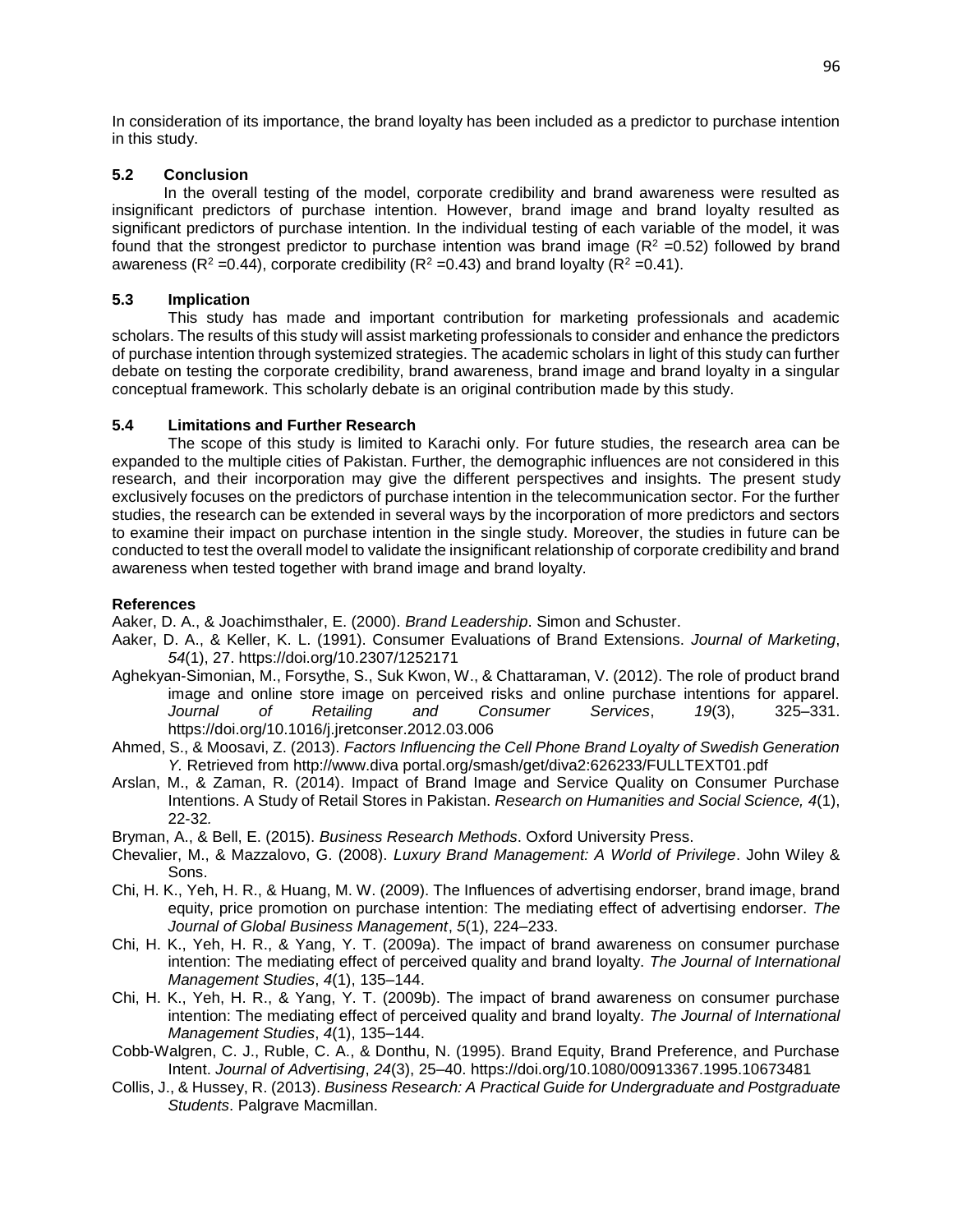- Dacin, P. A., & Brown, T. J. (2002). Corporate identity and corporate associations: A framework for future research. *Corporate Reputation Review*, *5*(2–1), 254–263.
- David A. Aaker. (1991). *Managing Brand Equity*. The Free Press, New York, NY. Retrieved from https://www.amazon.com/Managing-Brand-Equity-David-Aaker/dp/0029001013
- Davis, D. F., Golicic, S. L., & Marquardt, A. (2009). Measuring brand equity for logistics services. *The International Journal of Logistics Management*, *20*(2), 201–212. https://doi.org/10.1108/09574090910981297
- Diallo, M. F. (2012). Effects of store image and store brand price-image on store brand purchase intention: Application to an emerging market. *Journal of Retailing and Consumer Services*, *19*(3), 360–367. https://doi.org/10.1016/j.jretconser.2012.03.010
- Dodds, W. B., Monroe, K. B., & Grewal, D. (1991). Effects of Price, Brand, and Store Information on Buyers' Product Evaluations. *Journal of Marketing Research*, *28*(3), 307. https://doi.org/10.2307/3172866
- Eppli, M., & Shilling, J. (1996). How critical is a good location to a regional shopping center? *Journal of Real Estate Research*, *12*(2), 459–468.
- Fakharmanesh, S., & Miyandehi, R. (2013). The Purchase of Foreign Products: The Role of Brand Image, Ethnocentrism and Animosity: Iran Market Evidence. *Iranian Journal of Management Studies (IJMS)*, *6*(1), 147.
- Flick, U. (2009). *An introduction to qualitative research* (4th ed). Los Angeles: Sage Publications.
- Fombrun, C. J. (1996). *Reputation : realizing value from the corporate image*. Boston, Mass. : Harvard Business School Press.
- Goldsmith, R. E., Lafferty, B. A., & Newell, S. J. (2000). The influence of corporate credibility on consumer attitudes and purchase intent. *Corporate Reputation Review*, *3*(4), 304–318.
- Gujarati, D. N. (2011). *Econometrics by example*. Houndmills, Basingstoke, Hampshire; New York: Palgrave Macmillan.
- Hair, J. F. (2015). *Essentials of Business Research Methods*. M.E. Sharpe.
- Hoyer, W. D., & Brown, S. P. (1990). Effects of Brand Awareness on Choice for a Common, Repeat-Purchase Product. *Journal of Consumer Research*, *17*(2), 141. https://doi.org/10.1086/208544
- Hutter, K., Hautz, J., Dennhardt, S., & Füller, J. (2013). The impact of user interactions in social media on brand awareness and purchase intention: the case of MINI on Facebook. *Journal of Product & Brand Management*, *22*(5/6), 342–351.
- Jalilvand, M. R., Samiei, N., & Mahdavinia, S. H. (2011). The effect of brand equity components on purchase intention: An application of Aaker's model in the automobile industry. *International Business and Management*, *2*(2), 149–158.
- Kamins, M. A., & Marks, L. J. (1991). The perception of kosher as a third party certification claim in advertising for familiar and unfamiliar brands. *Journal of the Academy of Marketing Science*, *19*(3), 177–185.
- Keller, K. L. (1993). Conceptualizing, Measuring, and Managing Customer-Based Brand Equity. *Journal of Marketing*, *57*(1), 1. https://doi.org/10.2307/1252054
- Keller, K. L. (2003). Brand Synthesis: The Multidimensionality of Brand Knowledge. *Journal of Consumer Research*, *29*(4), 595–600. https://doi.org/10.1086/346254
- Keller, K. L. (2013). *Strategic brand management: building, measuring, and managing brand equity* (4th ed). Boston: Pearson.
- Kline, R. B. (2011). *Principles and practice of structural equation modeling* (3rd ed). New York: Guilford Press.
- Kline, R. B. (2015). *Principles and Practice of Structural Equation Modeling, Fourth Edition*. Guilford Publications.
- Lafferty, B. A., & Goldsmith, R. E. (2004). How influential are Corporate Credibility and Endorser Attractiveness When Innovators React to Advertisements for a New High-Technology Product? *Corporate Reputation Review*, *7*(1), 24–36. https://doi.org/10.1057/palgrave.crr.1540209
- Lafferty, B. A., Goldsmith, R. E., & Newell, S. J. (2002). The Dual Credibility Model: The Influence of Corporate and Endorser Credibility on Attitudes and Purchase Intentions. *Journal of Marketing Theory and Practice*, *10*(3), 1–11. https://doi.org/10.1080/10696679.2002.11501916
- Laroche, M., Kim, C., & Zhou, L. (1996). Brand familiarity and confidence as determinants of purchase intention: An empirical test in a multiple brand context. *Journal of Business Research*, *37*(2), 115– 120.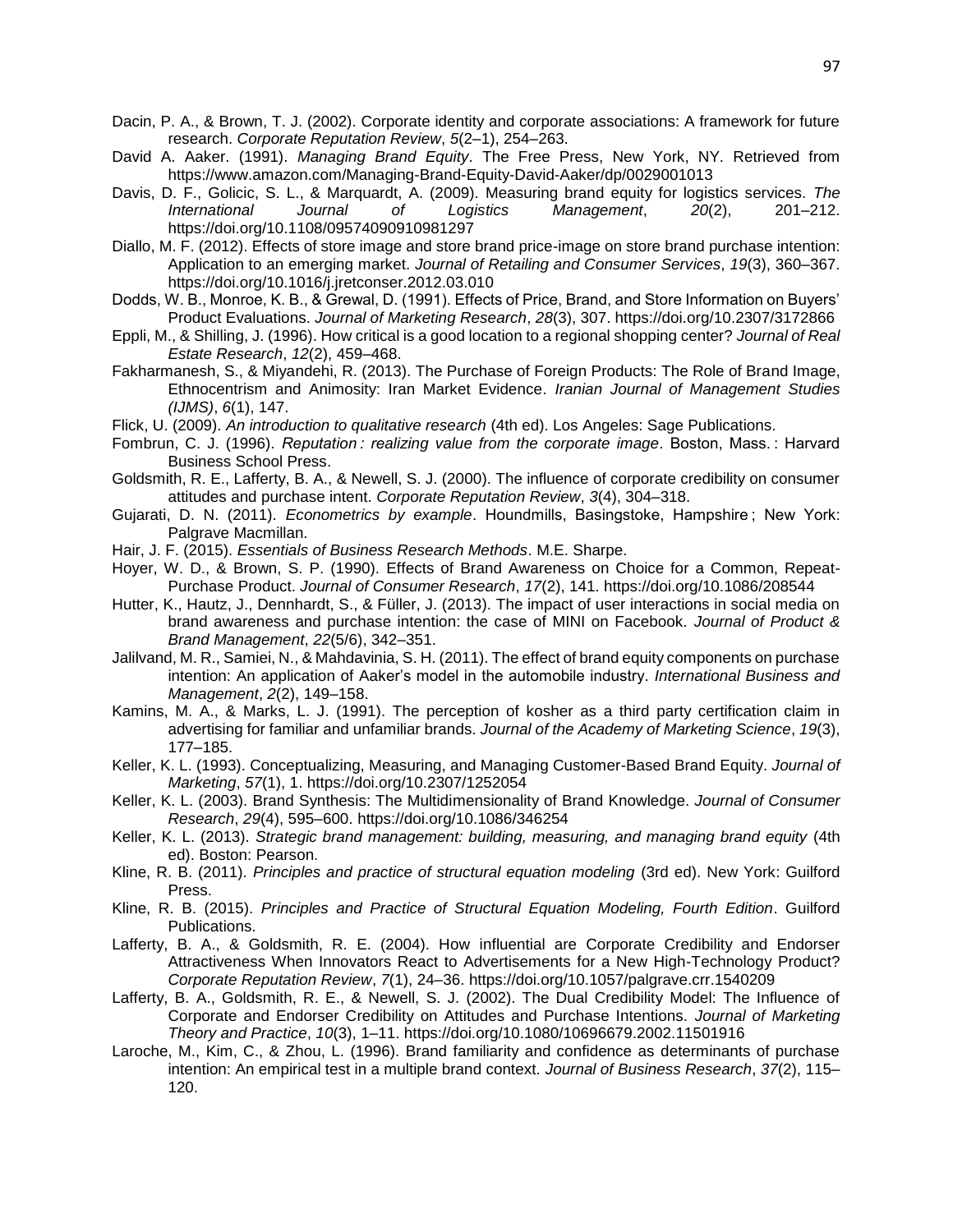- Lee, Y.-K., Back, K.-J., & Kim, J.-Y. (2009). Family Restaurant Brand Personality and Its Impact on Customer's eMotion, Satisfaction, and Brand Loyalty. *Journal of Hospitality & Tourism Research*, *33*(3), 305–328. https://doi.org/10.1177/1096348009338511
- Leech, N. L., Barrett, K. C., & Morgan, G. A. (2005). *SPSS for intermediate statistics: use and interpretation* (2nd ed). Mahwah, N.J: Lawrence Erlbaum.
- Li, Y., Wang, X., & Yang, Z. (2011). The Effects of Corporate-Brand Credibility, Perceived Corporate-Brand Origin, and Self-Image Congruence on Purchase Intention: Evidence from China's Auto Industry. *Journal of Global Marketing*, *24*(1), 58–68. https://doi.org/10.1080/08911762.2011.545720
- Malhotra, N. K., & Birks, D. F. (2007a). *Marketing research : an applied approach* (3rd European ed). Harlow : Prentice Hall/Financial Times. Retrieved from http://trove.nla.gov.au/version/46680054
- Malhotra, N. K., & Birks, D. F. (2007b). *Marketing Research an Applied Approach* (Third European Edition). Prentice Hall, Inc., a Pearson Education company.
- Malik, M. E., Ghafoor, M. M., & Hafiz, K. I. (2012). Impact of Brand Image, Service Quality and price on customer satisfaction in Pakistan Telecommunication sector. *International Journal of Business and Social Science*, *3*(23).
- Miller, D. C., & Salkind, N. J. (2002). *Handbook of Research Design and Social Measurement*. SAGE.
- Müge Arslan, F., & Korkut Altuna, O. (2010). The effect of brand extensions on product brand image. *Journal of Product & Brand Management*, *19*(3), 170–180.
- Nedungad, P. (1990). Recall and Consumer Consideration Sets: Influencing Choice without Altering Brand Evaluations. *Journal of Consumer Research*, *17*(3), 263–276.
- Newell, S. J., & Goldsmith, R. E. (2001). The development of a scale to measure perceived corporate credibility. *Journal of Business Research*, *52*(3), 235–247.
- Ohanian, R. (1990). Construction and Validation of a Scale to Measure Celebrity Endorsers' Perceived Expertise, Trustworthiness, and Attractiveness. *Journal of Advertising*, *19*(3), 39–52. https://doi.org/10.1080/00913367.1990.10673191
- Oliver, R. L. (1999). Whence consumer loyalty? *The Journal of Marketing*, 33–44.
- *Pakistan Telecommunication Annual Report*. (2016).
- Patten, M. L., & Newhart, M. (2017). *Understanding Research Methods: An Overview of the Essentials*. Taylor & Francis.
- Radder, L., & Huang, W. (2008). High‐involvement and low‐involvement products: A comparison of brand awareness among students at a South African university. *Journal of Fashion Marketing and Management: An International Journal*, *12*(2), 232–243. https://doi.org/10.1108/13612020810874908
- Reza Jalilvand, M., & Samiei, N. (2012). The effect of electronic word of mouth on brand image and purchase intention: An empirical study in the automobile industry in Iran. *Marketing Intelligence & Planning*, *30*(4), 460–476. https://doi.org/10.1108/02634501211231946
- Ross, J., & Harradine, R. (2004). I'm not wearing that!: Branding and young children. *Journal of Fashion Marketing and Management: An International Journal*, *8*(1), 11–26. https://doi.org/10.1108/13612020410518664
- Rowley, J. (2014). Designing and using research questionnaires. *Management Research Review*, *37*(3), 308–330. https://doi.org/10.1108/MRR-02-2013-0027
- Santoso, C. R., & Cahyadi, T. E. (2014a). Analyzing the Impact of Brand Equity towards Purchase Intention in Automotive Industry: A Case Study of ABC in Surabaya. *IBuss Management*, *2*(2).
- Santoso, C. R., & Cahyadi, T. E. (2014b). Analyzing the Impact of Brand Equity towards Purchase Intention in Automotive Industry: A Case Study of ABC in Surabaya. *IBuss Management*, *2*(2).
- Schivinski, B., & Dąbrowski, D. (2013). The impact of brand communication on brand equity dimensions and brand purchase intention through facebook. *GUT FME Working Paper Series A. Gdansk (Poland): Gdansk University of Technology, Faculty of Management and Economics*, *4*(4), 1–24.
- Sekaran, U., & Bougie, R. (2016). *Research Methods for Business: A Skill Building Approach*. John Wiley & Sons.
- Shabbir, S., Kaufmann, H. R., Ahmad, I., & Qureshi, I. M. (2010). Cause related marketing campaigns and consumer purchase intentions: The mediating role of brand awareness and corporate image. *African Journal of Business Management*, *4*(6), 1229.
- Shah, S. M., Adeel, M., Hanif, F., & Khan, M. (2016). The Impact of Brand Equity on Purchase Intensions with Modertaing Role of Subjective Norms. *Universal Journal of Industrial and Business Management*, *4*(1), 18–24.